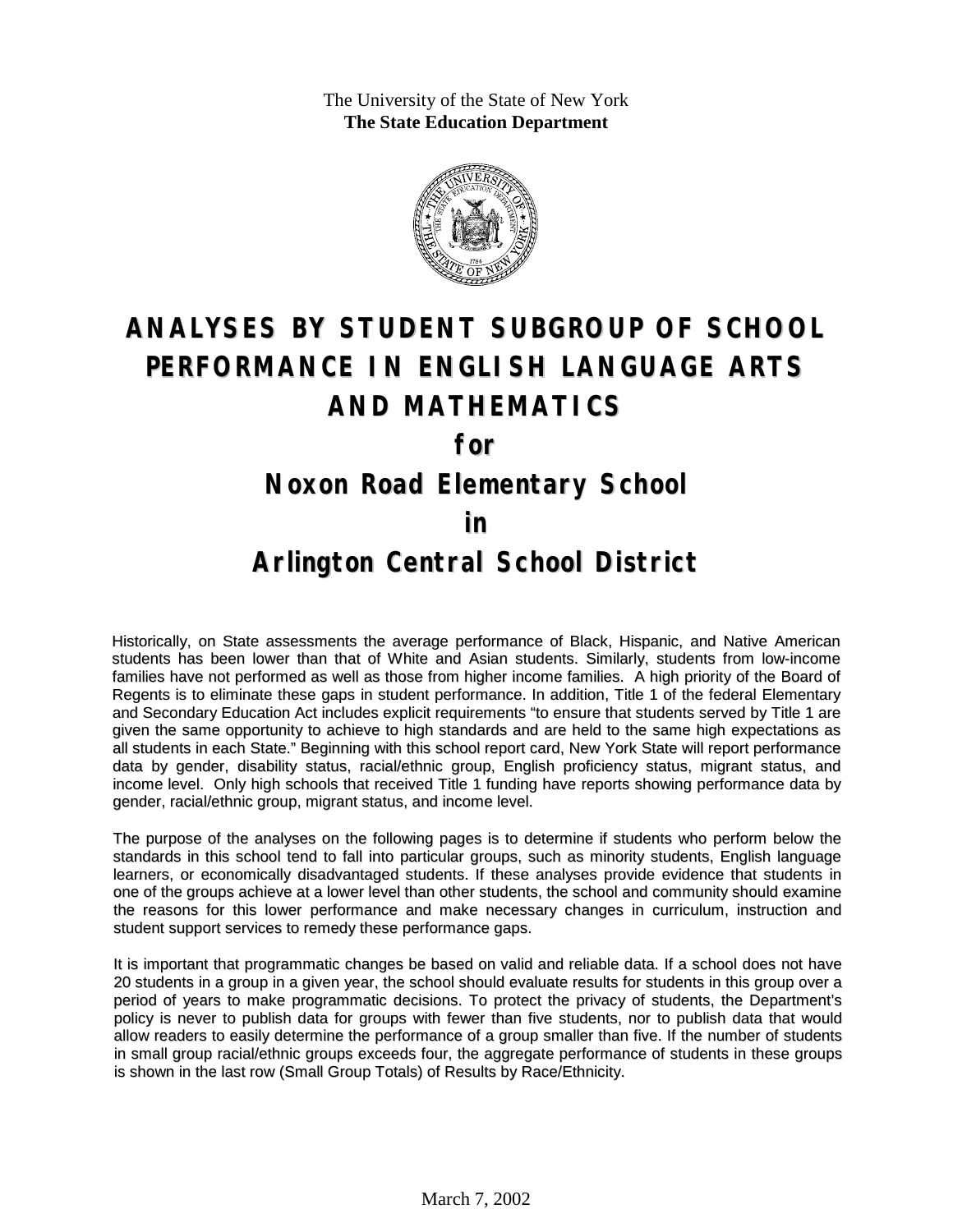# **Elementary English Language Arts**

A description of the performance levels and summary results for all general-education students and all students with disabilities can be found in the *Overview* of the New York State Report Card.

| <b>Student Subgroup</b>                  | <b>Counts of Students</b> |     |                             |               |                |                  |             |             | <b>Percentages</b>           |                  |
|------------------------------------------|---------------------------|-----|-----------------------------|---------------|----------------|------------------|-------------|-------------|------------------------------|------------------|
|                                          | <b>Not Tested</b>         |     |                             | <b>Tested</b> |                |                  |             |             | of Tested<br><b>Students</b> |                  |
|                                          | <b>ALT</b>                | ELL | No<br>Valid<br><b>Score</b> | Level<br>1    | Level<br>2     | Level<br>3       | Level<br>4  | Total       | Level<br>$2 - 4$             | Level<br>$3 - 4$ |
| Results by Race/Ethnicity                |                           |     |                             |               |                |                  |             |             |                              |                  |
| American Indian/Alaskan<br><b>Native</b> | $\Omega$                  | 0   | $\pmb{0}$                   | $\pmb{0}$     | 0              | 0                | 0           | 0           | 0%                           | 0%               |
| <b>Black</b>                             | $\mathbf 0$               | 0   | $\mathbf 0$                 | s             | s              | s                | s           | 4           | s                            | s                |
| Hispanic                                 | 0                         | 0   | $\pmb{0}$                   | s             | s              | $\mathbf s$      | s           | 4           | s                            | s                |
| Asian or Pacific Islander                | $\mathbf 0$               | 0   | $\mathbf 0$                 | s             | s              | $\mathsf{s}$     | s           | 1           | s                            | s                |
| White                                    | $\mathbf 0$               | 0   | $\mathbf{1}$                | $\mathbf 0$   | 14             | 48               | 23          | 85          | 100%                         | 84%              |
| Total                                    | $\mathbf 0$               | 0   | $\mathbf{1}$                | $\mathbf{1}$  | 17             | 52               | 24          | 94          | 99%                          | 81%              |
| Small Group Totals (s)                   | 0                         | 0   | 0                           | 1             | 3              | 4                | 1           | 9           | 89%                          | 56%              |
| Results by Gender                        |                           |     |                             |               |                |                  |             |             |                              |                  |
| Female                                   | $\mathbf 0$               | 0   | $\pmb{0}$                   | $\pmb{0}$     | $\overline{7}$ | 24               | 11          | 42          | 100%                         | 83%              |
| Male                                     | $\mathbf 0$               | 0   | $\mathbf{1}$                | 1             | 10             | 28               | 13          | 52          | 98%                          | 79%              |
| Total                                    | $\mathbf 0$               | 0   | $\mathbf{1}$                | $\mathbf{1}$  | 17             | 52               | 24          | 94          | 99%                          | 81%              |
| Results by English Proficiency Status    |                           |     |                             |               |                |                  |             |             |                              |                  |
| <b>English Proficient</b>                | 0                         | 0   | $\mathbf{1}$                | 1             | 17             | 52               | 24          | 94          | 99%                          | 81%              |
| <b>Limited English Proficient</b>        | 0                         | 0   | $\pmb{0}$                   | $\pmb{0}$     | 0              | $\mathbf 0$      | 0           | 0           | 0%                           | 0%               |
| Total                                    | $\Omega$                  | 0   | $\mathbf{1}$                | $\mathbf{1}$  | 17             | 52               | 24          | 94          | 99%                          | 81%              |
| Results by Income Level                  |                           |     |                             |               |                |                  |             |             |                              |                  |
| Economically<br>Disadvantaged            | $\mathbf 0$               | 0   | $\mathbf 0$                 | 1             | 2              | $\boldsymbol{7}$ | 0           | 10          | 90%                          | 70%              |
| Not Disadvantaged                        | $\mathbf 0$               | 0   | $\mathbf{1}$                | 0             | 15             | 45               | 24          | 84          | 100%                         | 82%              |
| Total                                    | $\mathbf 0$               | 0   | $\mathbf{1}$                | $\mathbf{1}$  | 17             | 52               | 24          | 94          | 99%                          | 81%              |
| <b>Results by Migrant Status</b>         |                           |     |                             |               |                |                  |             |             |                              |                  |
| <b>Migrant Family</b>                    | $\mathbf 0$               | 0   | 0                           | 0             | $\mathbf 0$    | $\mathbf 0$      | $\mathbf 0$ | $\mathbf 0$ | 0%                           | 0%               |
| Not Migrant Family                       | $\mathbf 0$               | 0   | $\mathbf{1}$                | 1             | 17             | 52               | 24          | 94          | 99%                          | 81%              |
| Total                                    | $\mathbf 0$               | 0   | $\mathbf{1}$                | 1             | 17             | 52               | 24          | 94          | 99%                          | 81%              |

**Note. ALT** designates severely disabled students eligible for the New York State Alternate Assessment; **ELL** designates English language learners eligible for an alternative assessment of proficiency in reading English; and **No Valid Score** designates students who did not receive a valid test score because of absence from all or part of the test or because the test was administered under nonstandard conditions.

03/07/02